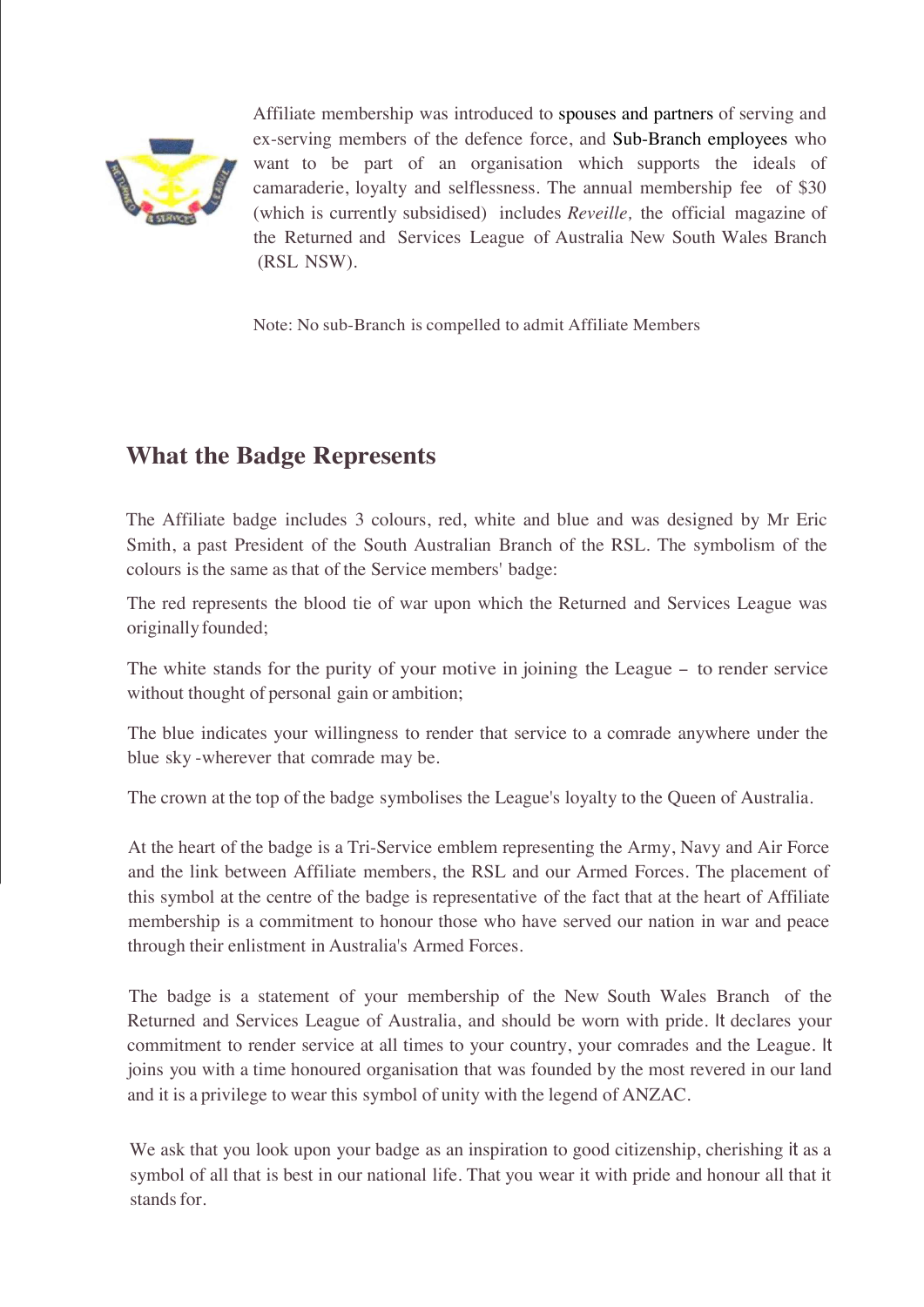

# **The Returned and Services League of Australia (New South Wales Branch)**

("the League")

ABN 78 368 138 161 Membership No:

|  | sub-branch: I |  |  |
|--|---------------|--|--|
|  |               |  |  |

## **APPLICATION FOR AFFILIATE MEMBERSHIP**

| IHEREBY APPLY to be admitted as an Affiliate Member of the League and a member of the |  |
|---------------------------------------------------------------------------------------|--|
|                                                                                       |  |
| (* Strike out whichever is not applicable)                                            |  |

|                               |                       | PERSONAL DETAILS    |             |        |
|-------------------------------|-----------------------|---------------------|-------------|--------|
| Surname:                      |                       |                     |             |        |
| Post Nominals:                |                       |                     |             |        |
| <b>Christian/Given Names:</b> |                       |                     |             |        |
| Mr:                           | Mrs: $\Box$<br>Miss:L | Ms: V               | Male $\vee$ | Female |
| Address:                      |                       |                     | Mobile:     |        |
|                               |                       |                     | Phone:      |        |
| Email:                        |                       |                     |             |        |
| DOB:                          |                       | Country of Birth: I |             |        |

### Ī **ELIGIBILITY DETAILS**

Please tick the appropriate boxes for eligibity to become an Affiliate Member. SUB-BRANCH TO FORWARD A COPY OF ANY DOCUMENTS SUPPORTING THE APPLICATION TO ANZAC HOUSE

The applicant is a spouse or partner of serving and ex-serving members of the defence force who are financial members of Paddington-Woollahra RSL Sub-Branch.

The applicant has been awarded the League's Certificate of Merit.

The applicant has received a National or State Certificate of Appreciation for giving valuable service to the League.

The applicant is a Cadet and/or Officer of Cadets.

The applicant is a person deemed by the sub-Branch Committee to have provided significant service to the sub-Branch and supports the Objects of the League.

**P.T.O** see reverse side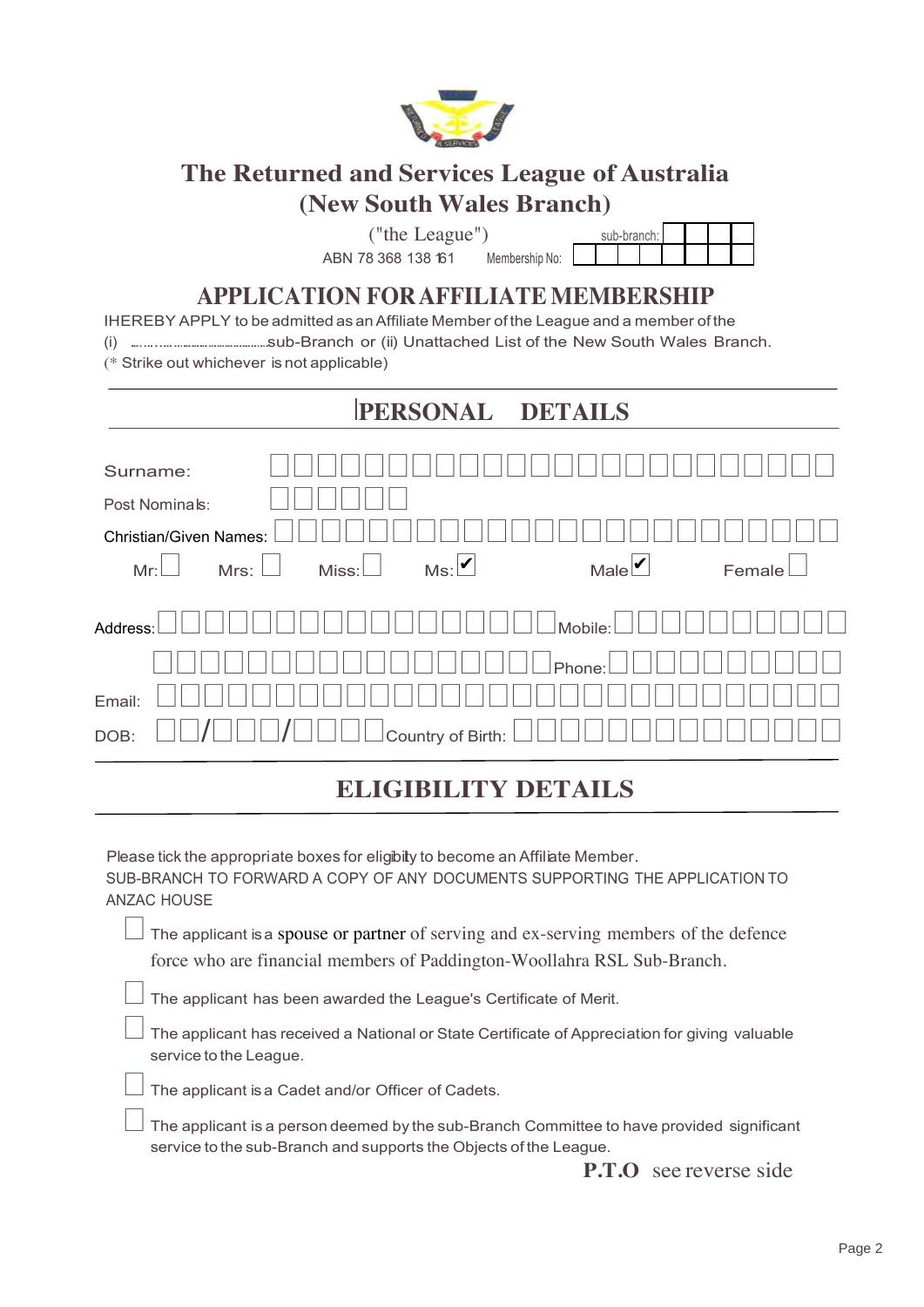|                                                         | <b>Previous Membership</b>                     |
|---------------------------------------------------------|------------------------------------------------|
| Previous membership (tick one) No: $\vert$ Yes: $\vert$ | Date previously joined: / /<br>(if applicable) |
| Badge Number of previous Membership:                    |                                                |
| State and sub-Branch of previous Membership:            | (ifappliedbe)                                  |
|                                                         |                                                |

|            | $*(i)$      | I am an Australian citizen and am prepared to swear/affirm loyalty to the<br>sovereign of the Commonwealth and will uphold the Constitution of the                                                                                                    |                           |
|------------|-------------|-------------------------------------------------------------------------------------------------------------------------------------------------------------------------------------------------------------------------------------------------------|---------------------------|
|            | $*(ii)$     | Commonwealth of Australia.<br>I am not an Australian citizen and am prepared to swear/affirm loyalty to<br>the sovereign of the Commonwealth and will uphold the Constitution of<br>the Commonwealth of Australia.                                    |                           |
|            | $*(iii)$    | I am not an Australian citizen and request exemption from making the<br>declaration of loyalty under the provisions of By-Law 2-2, items 3 and 4<br>of the Constitution.                                                                              |                           |
|            |             | (*Delete the declaration that is not applicable to you)                                                                                                                                                                                               |                           |
|            | (iv)<br>(v) | I have never been found guilty of an indictable offence.<br>I will abide by the Constitution of the League, and its By-Laws, and I will<br>abide by and promote its Standing Policy and be bound by the Rules and<br>By-Laws of the above sub-Branch. |                           |
|            | (vi)        | I have read and understood the Privacy Statement and consent to my<br>personal information being used and disclosed by the RSL in accordance<br>with the Privacy Statement.                                                                           |                           |
|            | (vii)       | That the information contained on this application is true and correct.                                                                                                                                                                               |                           |
|            |             |                                                                                                                                                                                                                                                       |                           |
|            |             | (if you do not sign this consent we will be unable to process your application)                                                                                                                                                                       |                           |
|            |             |                                                                                                                                                                                                                                                       |                           |
|            |             | <b>Sub-Branch Administration</b>                                                                                                                                                                                                                      |                           |
|            |             | 1. The applicant is eighteen years of age or older.                                                                                                                                                                                                   | Yes                       |
|            |             |                                                                                                                                                                                                                                                       | Date: $\angle$ / $\angle$ |
|            |             | Checked by:                                                                                                                                                                                                                                           | Date: $\angle$ / $\angle$ |
|            |             | 3. Date of consideration of applicant by sub-Branch Committee                                                                                                                                                                                         | Date: $\angle$ / $\angle$ |
| Membership |             | 4. Date of sub-Branch Meeting at which applicant was elected to provisional                                                                                                                                                                           | Date: $\angle$            |

#### **SUB-BRANCH TO PHOTOCOPY APPLICATION AND RETAIN COPY FOR THEIR RECORDS**